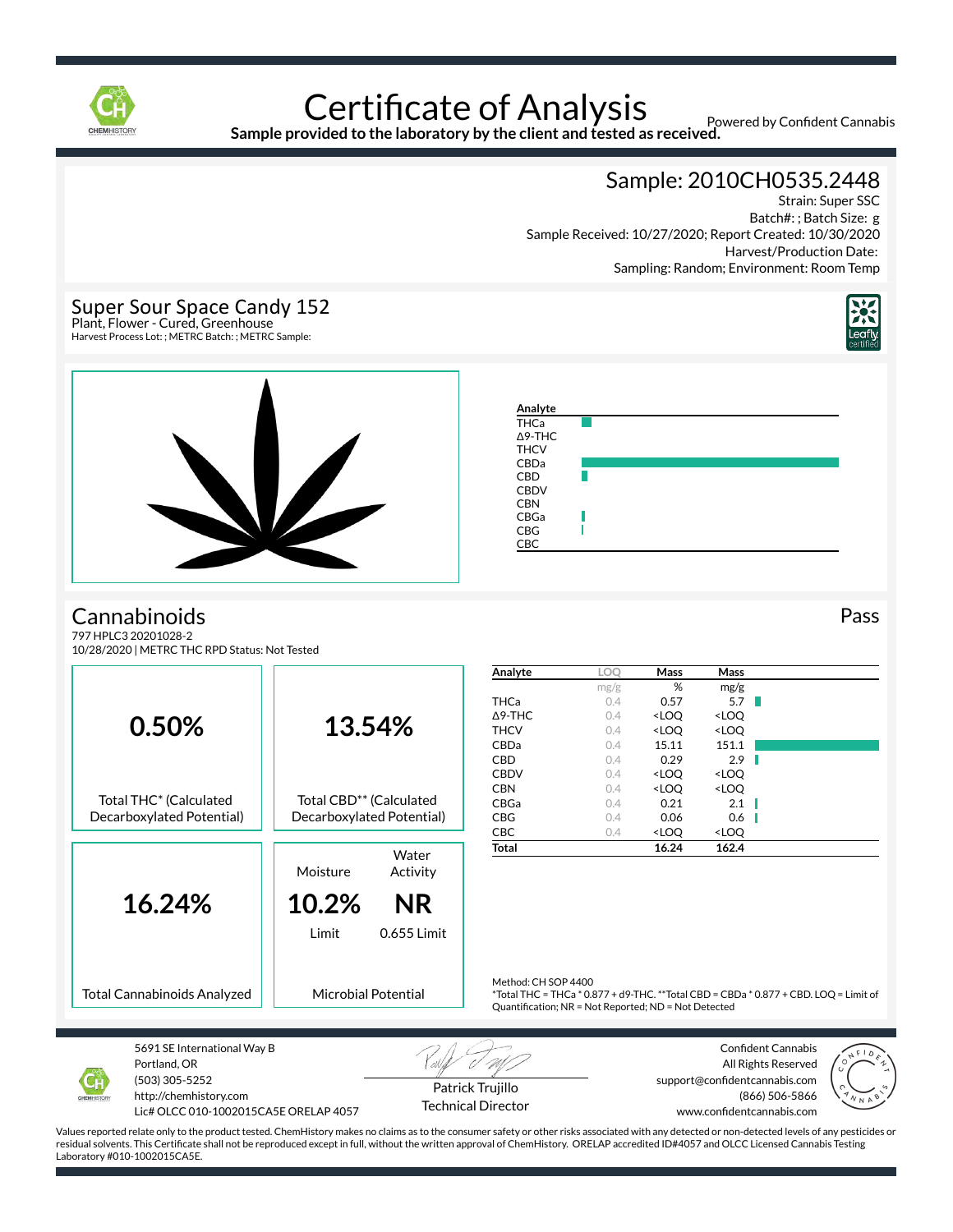

Powered by Confident Cannabis

**Sample provided to the laboratory by the client and tested as received.**

#### Sample: 2010CH0535.2448

Strain: Super SSC Batch#: ; Batch Size: g Sample Received: 10/27/2020; Report Created: 10/30/2020 Harvest/Production Date: Sampling: Random; Environment: Room Temp



### Super Sour Space Candy 152 Plant, Flower - Cured, Greenhouse

Harvest Process Lot: ; METRC Batch: ; METRC Sample:

#### **Terpenes**

296 GCFID2 20201028-2 10/28/2020

| Analyte              | Mass                                                         | Mass                             | LOQ  |
|----------------------|--------------------------------------------------------------|----------------------------------|------|
|                      | %                                                            | mg/g                             | $\%$ |
| cis-Phytol           | <loq< td=""><td><loq< td=""><td>0.02</td></loq<></td></loq<> | <loq< td=""><td>0.02</td></loq<> | 0.02 |
| Valencene            | <loq< td=""><td><loq< td=""><td>0.02</td></loq<></td></loq<> | <loq< td=""><td>0.02</td></loq<> | 0.02 |
| Sabinene             | <loq< td=""><td><loq< td=""><td>0.02</td></loq<></td></loq<> | <loq< td=""><td>0.02</td></loq<> | 0.02 |
| Ocimene 1            | <loq< td=""><td><loq< td=""><td>0.02</td></loq<></td></loq<> | <loq< td=""><td>0.02</td></loq<> | 0.02 |
| Geraniol             | <loq< td=""><td><loq< td=""><td>0.02</td></loq<></td></loq<> | <loq< td=""><td>0.02</td></loq<> | 0.02 |
| Neral                | <loq< td=""><td><loq< td=""><td>0.02</td></loq<></td></loq<> | <loq< td=""><td>0.02</td></loq<> | 0.02 |
| $\alpha$ -Humulene   | 0.05                                                         | 0.5                              | 0.02 |
| $\alpha$ -Terpinene  | <loq< td=""><td><loq< td=""><td>0.02</td></loq<></td></loq<> | <loq< td=""><td>0.02</td></loq<> | 0.02 |
| trans-Phytol         | 0.03                                                         | 0.3                              | 0.02 |
| Caryophyllene Oxide  | <loq< td=""><td><loq< td=""><td>0.02</td></loq<></td></loq<> | <loq< td=""><td>0.02</td></loq<> | 0.02 |
| (-) -β-Pinene        | 0.05                                                         | 0.5                              | 0.02 |
| $\alpha$ -Pinene     | 0.09                                                         | 0.9                              | 0.02 |
| Camphor              | <loq< td=""><td><loq< td=""><td>0.02</td></loq<></td></loq<> | <loq< td=""><td>0.02</td></loq<> | 0.02 |
| (-)-α-Bisabolol      | 0.07                                                         | 0.7                              | 0.02 |
| $\alpha$ -Cedrene    | <loq< td=""><td><loq< td=""><td>0.02</td></loq<></td></loq<> | <loq< td=""><td>0.02</td></loq<> | 0.02 |
| Terpinolene          | 0.22                                                         | 2.2                              | 0.02 |
| Endo-Fenchyl Alcohol | <loq< td=""><td><loq< td=""><td>0.02</td></loq<></td></loq<> | <loq< td=""><td>0.02</td></loq<> | 0.02 |
| p-Isopropyltoluene   | <loq< td=""><td><loq< td=""><td>0.02</td></loq<></td></loq<> | <loq< td=""><td>0.02</td></loq<> | 0.02 |
| Azulene              | <loq< td=""><td><loq< td=""><td>0.02</td></loq<></td></loq<> | <loq< td=""><td>0.02</td></loq<> | 0.02 |
| α-Terpineol          | <loq< td=""><td><loq< td=""><td>0.02</td></loq<></td></loq<> | <loq< td=""><td>0.02</td></loq<> | 0.02 |
| Cedrol               | <loq< td=""><td><loq< td=""><td>0.02</td></loq<></td></loq<> | <loq< td=""><td>0.02</td></loq<> | 0.02 |
| Citral               | <loq< td=""><td><loq< td=""><td>0.02</td></loq<></td></loq<> | <loq< td=""><td>0.02</td></loq<> | 0.02 |
| (-)-Guaiol           | 0.05                                                         | 0.5                              | 0.02 |
| Linalool             | 0.04                                                         | 0.4                              | 0.02 |
| Neryl Acetate        | <loq< td=""><td><loq< td=""><td>0.02</td></loq<></td></loq<> | <loq< td=""><td>0.02</td></loq<> | 0.02 |
| <b>B-Myrcene</b>     | 0.49                                                         | 4.9                              | 0.02 |

| Analyte                | Mass                                                                  | Mass                                      | LOQ  |  |
|------------------------|-----------------------------------------------------------------------|-------------------------------------------|------|--|
|                        | %                                                                     | mg/g                                      | %    |  |
| y-Terpinene            | <loq< td=""><td><loq< td=""><td>0.02</td><td></td></loq<></td></loq<> | <loq< td=""><td>0.02</td><td></td></loq<> | 0.02 |  |
| Anisole                | <loq< td=""><td><loq< td=""><td>0.02</td><td></td></loq<></td></loq<> | <loq< td=""><td>0.02</td><td></td></loq<> | 0.02 |  |
| Fenchone               | <loq< td=""><td><loq< td=""><td>0.02</td><td></td></loq<></td></loq<> | <loq< td=""><td>0.02</td><td></td></loq<> | 0.02 |  |
| Isoborneol             | <loq< td=""><td><loq< td=""><td>0.02</td><td></td></loq<></td></loq<> | <loq< td=""><td>0.02</td><td></td></loq<> | 0.02 |  |
| δ-Limonene             | 0.07                                                                  | 0.7                                       | 0.02 |  |
| Ocimene <sub>2</sub>   | 0.06                                                                  | 0.6                                       | 0.02 |  |
| Camphene               | <loq< td=""><td><loq< td=""><td>0.02</td><td></td></loq<></td></loq<> | <loq< td=""><td>0.02</td><td></td></loq<> | 0.02 |  |
| $\alpha$ -Phellandrene | <loq< td=""><td><loq< td=""><td>0.02</td><td></td></loq<></td></loq<> | <loq< td=""><td>0.02</td><td></td></loq<> | 0.02 |  |
| y-Terpineol            | <loq< td=""><td><loq< td=""><td>0.02</td><td></td></loq<></td></loq<> | <loq< td=""><td>0.02</td><td></td></loq<> | 0.02 |  |
| Geranyl Acetate        | <loq< td=""><td><loq< td=""><td>0.02</td><td></td></loq<></td></loq<> | <loq< td=""><td>0.02</td><td></td></loq<> | 0.02 |  |
| β-Caryophyllene        | 0.16                                                                  | 1.6                                       | 0.02 |  |
| Sabinene Hydrate       | <loq< td=""><td><loq< td=""><td>0.02</td><td></td></loq<></td></loq<> | <loq< td=""><td>0.02</td><td></td></loq<> | 0.02 |  |
| Nerol                  | <loq< td=""><td><loq< td=""><td>0.02</td><td></td></loq<></td></loq<> | <loq< td=""><td>0.02</td><td></td></loq<> | 0.02 |  |
| trans-Nerolidol        | 0.09                                                                  | 0.9                                       | 0.02 |  |
| Borneol                | <loq< td=""><td><loq< td=""><td>0.02</td><td></td></loq<></td></loq<> | <loq< td=""><td>0.02</td><td></td></loq<> | 0.02 |  |
| Hexahydro Thymol       | <loq< td=""><td><loq< td=""><td>0.02</td><td></td></loq<></td></loq<> | <loq< td=""><td>0.02</td><td></td></loq<> | 0.02 |  |
| Squalene               | <loq< td=""><td><loq< td=""><td>0.02</td><td></td></loq<></td></loq<> | <loq< td=""><td>0.02</td><td></td></loq<> | 0.02 |  |
| $\delta$ -3-Carene     | <loq< td=""><td><loq< td=""><td>0.02</td><td></td></loq<></td></loq<> | <loq< td=""><td>0.02</td><td></td></loq<> | 0.02 |  |
| Eucalyptol             | <loq< td=""><td><loq< td=""><td>0.02</td><td></td></loq<></td></loq<> | <loq< td=""><td>0.02</td><td></td></loq<> | 0.02 |  |
| Eugenol                | <loq< td=""><td><loq< td=""><td>0.02</td><td></td></loq<></td></loq<> | <loq< td=""><td>0.02</td><td></td></loq<> | 0.02 |  |
| (-)-Isopulegol         | <loq< td=""><td><loq< td=""><td>0.02</td><td></td></loq<></td></loq<> | <loq< td=""><td>0.02</td><td></td></loq<> | 0.02 |  |
| Pulegone               | <loq< td=""><td><loq< td=""><td>0.02</td><td></td></loq<></td></loq<> | <loq< td=""><td>0.02</td><td></td></loq<> | 0.02 |  |
| cis-Nerolidol          | 0.09                                                                  | 0.9                                       | 0.02 |  |
| <b>ß-Farnesene</b>     | 0.22                                                                  | 2.2                                       |      |  |
| cis-ß-Farnesene        | 0.07                                                                  | 0.7                                       | 0.02 |  |
| $\alpha$ -Farnesene    | 0.09                                                                  | 0.9                                       | 0.02 |  |

#### Primary Aromas



Method: GC-FID CH SOP 401; based on dry weight; LOQ = Limit of Quantification; NR = Not Reported; ND = Not Detected



5691 SE International Way B Portland, OR (503) 305-5252 http://chemhistory.com

Lic# OLCC 010-1002015CA5E ORELAP 4057

Patrick Trujillo

Technical Director

Confident Cannabis All Rights Reserved support@confidentcannabis.com (866) 506-5866 www.confidentcannabis.com



Values reported relate only to the product tested. ChemHistory makes no claims as to the consumer safety or other risks associated with any detected or non-detected levels of any pesticides or residual solvents. This Certificate shall not be reproduced except in full, without the written approval of ChemHistory. ORELAP accredited ID#4057 and OLCC Licensed Cannabis Testing Laboratory #010-1002015CA5E.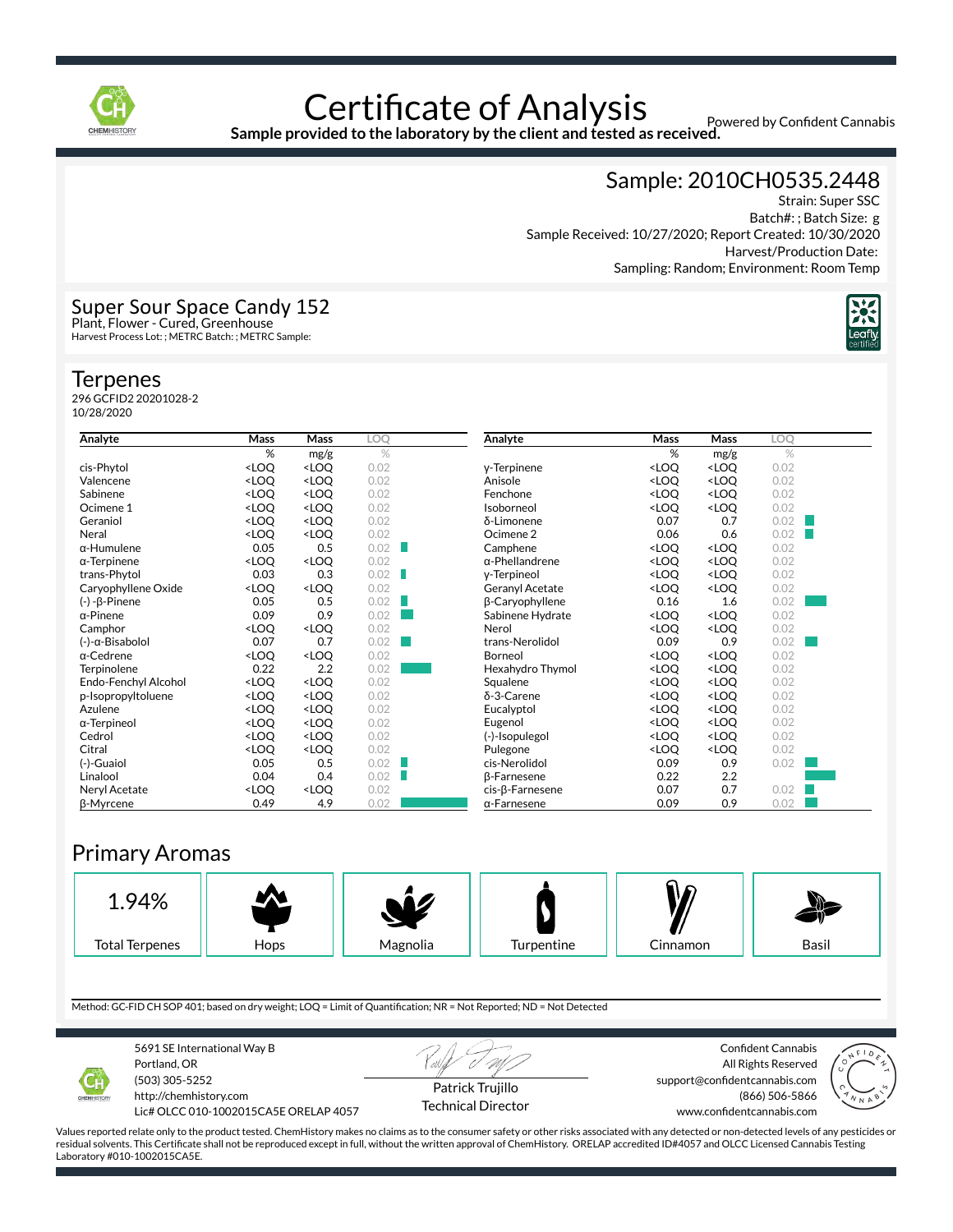

Sample provided to the laboratory by the client and tested as received.<br>Sample provided to the laboratory by the client and tested as received.

Sample: 2011CH0072.0332

Strain: none Batch#: ; Batch Size: g Sample Received: 11/05/2020; Report Created: 11/10/2020 Harvest/Production Date: Sampling: Random; Environment: Room Temp



Hemp Flower

Plant, Flower - Cured Harvest Process Lot: ; METRC Batch: ; METRC Sample:

#### Pesticides

436 LCQQQ4 20201106-2

| Analyte             | <b>LOO</b> | Limit | Mass                                                                                                                          | <b>Status</b> | Analyte            | <b>LOO</b> | Limit | Mass                             | <b>Status</b> |
|---------------------|------------|-------|-------------------------------------------------------------------------------------------------------------------------------|---------------|--------------------|------------|-------|----------------------------------|---------------|
|                     | PPB        | PPB   | PPB                                                                                                                           |               |                    | PPB        | PPB   | PPB                              |               |
| Abamectin           | 400        | 500   | <loo< td=""><td>Pass</td><td>Imazalil</td><td>100</td><td>200</td><td><loo< td=""><td>Pass</td></loo<></td></loo<>            | Pass          | Imazalil           | 100        | 200   | <loo< td=""><td>Pass</td></loo<> | Pass          |
| Acephate            | 100        | 400   | <loq< td=""><td>Pass</td><td>Imidacloprid</td><td>100</td><td>400</td><td><loq< td=""><td>Pass</td></loq<></td></loq<>        | Pass          | Imidacloprid       | 100        | 400   | <loq< td=""><td>Pass</td></loq<> | Pass          |
| Acequinocyl         | 750        | 2000  | <loo< td=""><td>Pass</td><td>Kresoxim Methyl</td><td>100</td><td>400</td><td><loo< td=""><td>Pass</td></loo<></td></loo<>     | Pass          | Kresoxim Methyl    | 100        | 400   | <loo< td=""><td>Pass</td></loo<> | Pass          |
| Acetamiprid         | 100        | 200   | <loq< td=""><td>Pass</td><td>Malathion</td><td>100</td><td>200</td><td><loq< td=""><td>Pass</td></loq<></td></loq<>           | Pass          | Malathion          | 100        | 200   | <loq< td=""><td>Pass</td></loq<> | Pass          |
| Aldicarb            | 300        | 400   | <loq< td=""><td>Pass</td><td>Metalaxyl</td><td>100</td><td>200</td><td><loq< td=""><td>Pass</td></loq<></td></loq<>           | Pass          | Metalaxyl          | 100        | 200   | <loq< td=""><td>Pass</td></loq<> | Pass          |
| Azoxystrobin        | 100        | 200   | <loq< td=""><td>Pass</td><td>Methiocarb</td><td>100</td><td>200</td><td><loq< td=""><td>Pass</td></loq<></td></loq<>          | Pass          | Methiocarb         | 100        | 200   | <loq< td=""><td>Pass</td></loq<> | Pass          |
| <b>Bifenazate</b>   | 100        | 200   | <loo< td=""><td>Pass</td><td>Methomyl</td><td>100</td><td>400</td><td><loq< td=""><td>Pass</td></loq<></td></loo<>            | Pass          | Methomyl           | 100        | 400   | <loq< td=""><td>Pass</td></loq<> | Pass          |
| <b>Bifenthrin</b>   | 100        | 200   | <loq< td=""><td>Pass</td><td>Methyl Parathion</td><td>100</td><td>200</td><td><loq< td=""><td>Pass</td></loq<></td></loq<>    | Pass          | Methyl Parathion   | 100        | 200   | <loq< td=""><td>Pass</td></loq<> | Pass          |
| <b>Boscalid</b>     | 200        | 400   | <loq< td=""><td>Pass</td><td><b>MGK-264</b></td><td>100</td><td>200</td><td><loq< td=""><td>Pass</td></loq<></td></loq<>      | Pass          | <b>MGK-264</b>     | 100        | 200   | <loq< td=""><td>Pass</td></loq<> | Pass          |
| Carbaryl            | 100        | 200   | <loq< td=""><td>Pass</td><td>Myclobutanil</td><td>100</td><td>200</td><td><loq< td=""><td>Pass</td></loq<></td></loq<>        | Pass          | Myclobutanil       | 100        | 200   | <loq< td=""><td>Pass</td></loq<> | Pass          |
| Carbofuran          | 100        | 200   | <loq< td=""><td>Pass</td><td>Naled</td><td>100</td><td>500</td><td><loq< td=""><td>Pass</td></loq<></td></loq<>               | Pass          | Naled              | 100        | 500   | <loq< td=""><td>Pass</td></loq<> | Pass          |
| Chlorantraniliprole | 100        | 200   | <loq< td=""><td>Pass</td><td>Oxamyl</td><td>100</td><td>1000</td><td><loq< td=""><td>Pass</td></loq<></td></loq<>             | Pass          | Oxamyl             | 100        | 1000  | <loq< td=""><td>Pass</td></loq<> | Pass          |
| Chlorfenapyr        | 400        | 1000  | <loq< td=""><td>Pass</td><td>Paclobutrazol</td><td>100</td><td>400</td><td><loq< td=""><td>Pass</td></loq<></td></loq<>       | Pass          | Paclobutrazol      | 100        | 400   | <loq< td=""><td>Pass</td></loq<> | Pass          |
| Chlorpyrifos        | 150        | 200   | <loo< td=""><td>Pass</td><td>Permethrins</td><td>150</td><td>200</td><td><loq< td=""><td>Pass</td></loq<></td></loo<>         | Pass          | Permethrins        | 150        | 200   | <loq< td=""><td>Pass</td></loq<> | Pass          |
| Clofentezine        | 100        | 200   | <loq< td=""><td>Pass</td><td>Phosmet</td><td>100</td><td>200</td><td><loq< td=""><td>Pass</td></loq<></td></loq<>             | Pass          | Phosmet            | 100        | 200   | <loq< td=""><td>Pass</td></loq<> | Pass          |
| Cyfluthrin          | 400        | 1000  | <loq< td=""><td>Pass</td><td>Piperonyl Butoxide</td><td>100</td><td>2000</td><td><loq< td=""><td>Pass</td></loq<></td></loq<> | Pass          | Piperonyl Butoxide | 100        | 2000  | <loq< td=""><td>Pass</td></loq<> | Pass          |
| Cypermethrin        | 400        | 1000  | <loq< td=""><td>Pass</td><td>Prallethrin</td><td>150</td><td>200</td><td><loq< td=""><td>Pass</td></loq<></td></loq<>         | Pass          | Prallethrin        | 150        | 200   | <loq< td=""><td>Pass</td></loq<> | Pass          |
| Daminozide          | 400        | 1000  | <loq< td=""><td>Pass</td><td>Propiconazole</td><td>200</td><td>400</td><td><loq< td=""><td>Pass</td></loq<></td></loq<>       | Pass          | Propiconazole      | 200        | 400   | <loq< td=""><td>Pass</td></loq<> | Pass          |
| Diazinon            | 100        | 200   | <loq< td=""><td>Pass</td><td>Propoxur</td><td>100</td><td>200</td><td><loq< td=""><td>Pass</td></loq<></td></loq<>            | Pass          | Propoxur           | 100        | 200   | <loq< td=""><td>Pass</td></loq<> | Pass          |
| <b>Dichlorvos</b>   | 150        | 1000  | <loq< td=""><td>Pass</td><td>Pyrethrins</td><td>400</td><td>1000</td><td><loq< td=""><td>Pass</td></loq<></td></loq<>         | Pass          | Pyrethrins         | 400        | 1000  | <loq< td=""><td>Pass</td></loq<> | Pass          |
| Dimethoate          | 100        | 200   | <loo< td=""><td>Pass</td><td>Pyridaben</td><td>100</td><td>200</td><td><loq< td=""><td>Pass</td></loq<></td></loo<>           | Pass          | Pyridaben          | 100        | 200   | <loq< td=""><td>Pass</td></loq<> | Pass          |
| Ethoprophos         | 100        | 200   | <loq< td=""><td>Pass</td><td>Spinosad</td><td>100</td><td>200</td><td><loq< td=""><td>Pass</td></loq<></td></loq<>            | Pass          | Spinosad           | 100        | 200   | <loq< td=""><td>Pass</td></loq<> | Pass          |
| Etofenprox          | 200        | 400   | <loq< td=""><td>Pass</td><td>Spiromesifen</td><td>100</td><td>200</td><td><loq< td=""><td>Pass</td></loq<></td></loq<>        | Pass          | Spiromesifen       | 100        | 200   | <loq< td=""><td>Pass</td></loq<> | Pass          |
| Etoxazole           | 100        | 200   | <loq< td=""><td>Pass</td><td>Spirotetramat</td><td>100</td><td>200</td><td><loq< td=""><td>Pass</td></loq<></td></loq<>       | Pass          | Spirotetramat      | 100        | 200   | <loq< td=""><td>Pass</td></loq<> | Pass          |
| Fenoxycarb          | 100        | 200   | <loq< td=""><td>Pass</td><td>Spiroxamine</td><td>150</td><td>400</td><td><loq< td=""><td>Pass</td></loq<></td></loq<>         | Pass          | Spiroxamine        | 150        | 400   | <loq< td=""><td>Pass</td></loq<> | Pass          |
| Fenpyroximate       | 200        | 400   | <loo< td=""><td>Pass</td><td>Tebuconazole</td><td>100</td><td>400</td><td><loo< td=""><td>Pass</td></loo<></td></loo<>        | Pass          | Tebuconazole       | 100        | 400   | <loo< td=""><td>Pass</td></loo<> | Pass          |
| Fipronil            | 100        | 400   | <loq< td=""><td>Pass</td><td>Thiacloprid</td><td>100</td><td>200</td><td><loq< td=""><td>Pass</td></loq<></td></loq<>         | Pass          | Thiacloprid        | 100        | 200   | <loq< td=""><td>Pass</td></loq<> | Pass          |
| Flonicamid          | 200        | 1000  | <loq< td=""><td>Pass</td><td>Thiamethoxam</td><td>150</td><td>200</td><td><loq< td=""><td>Pass</td></loq<></td></loq<>        | Pass          | Thiamethoxam       | 150        | 200   | <loq< td=""><td>Pass</td></loq<> | Pass          |
| Fludioxonil         | 200        | 400   | <loq< td=""><td>Pass</td><td>Trifloxystrobin</td><td>100</td><td>200</td><td><loq< td=""><td>Pass</td></loq<></td></loq<>     | Pass          | Trifloxystrobin    | 100        | 200   | <loq< td=""><td>Pass</td></loq<> | Pass          |
| Hexythiazox         | 200        | 1000  | <loq< td=""><td>Pass</td><td></td><td></td><td></td><td></td><td></td></loq<>                                                 | Pass          |                    |            |       |                                  |               |

Method: Modified AOAC 2007.01, Triple Quad analysis; LOQ = Limit of Quantification; PPB = Parts Per Billion; ND = Not Detected; NR = Not Reported; ORELAP ID 4057



5691 SE International Way B Portland, OR (503) 305-5252 http://chemhistory.com

Lic# OLCC 010-1002015CA5E ORELAP 4057

Patrick Trujillo Technical Director

Confident Cannabis All Rights Reserved support@confidentcannabis.com (866) 506-5866 www.confidentcannabis.com



Values reported relate only to the product tested. ChemHistory makes no claims as to the consumer safety or other risks associated with any detected or non-detected levels of any pesticides or residual solvents. This Certificate shall not be reproduced except in full, without the written approval of ChemHistory. ORELAP accredited ID#4057 and OLCC Licensed Cannabis Testing Laboratory #010-1002015CA5E.